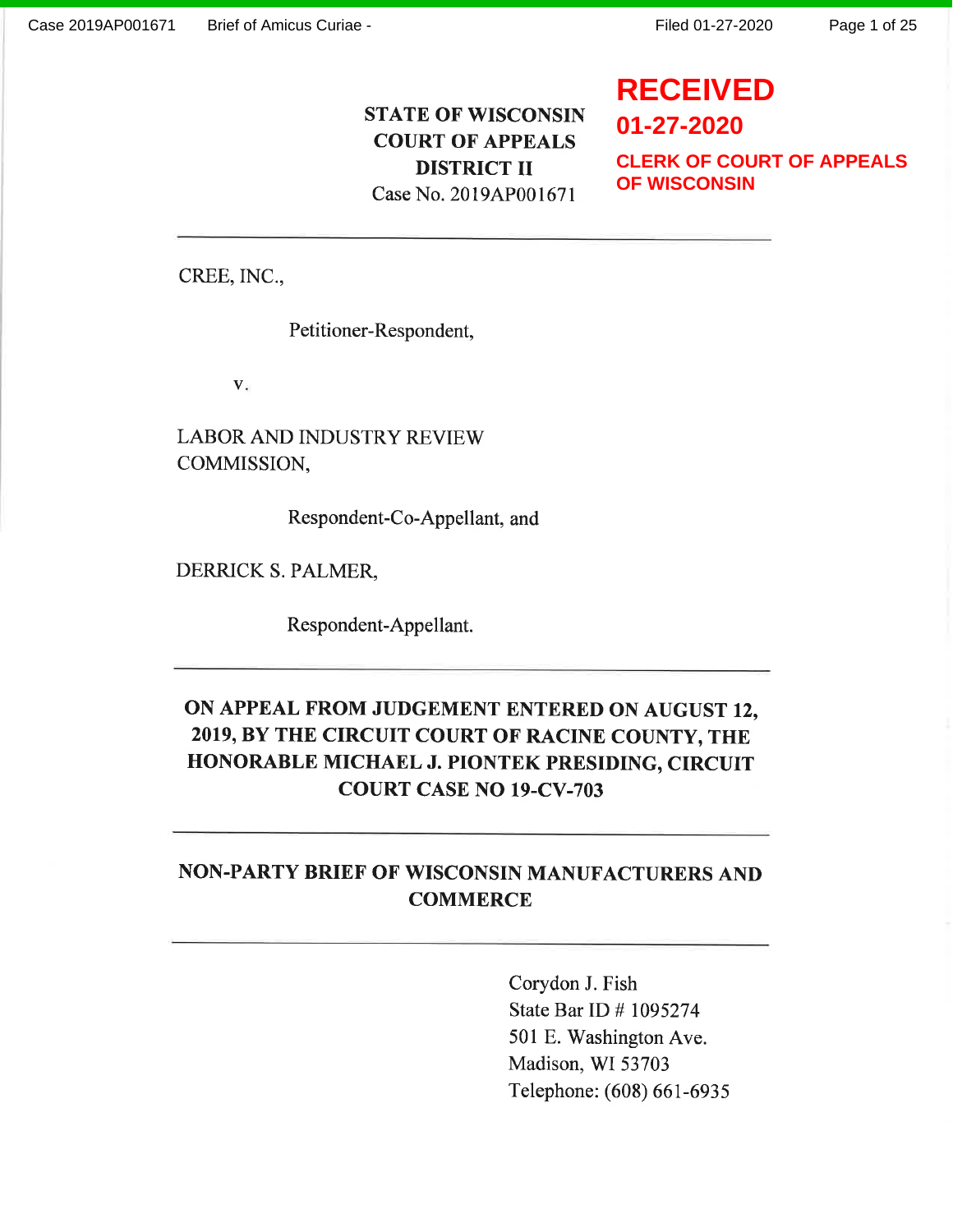Facsimile: (608) 258-3413 cfish@wmc.org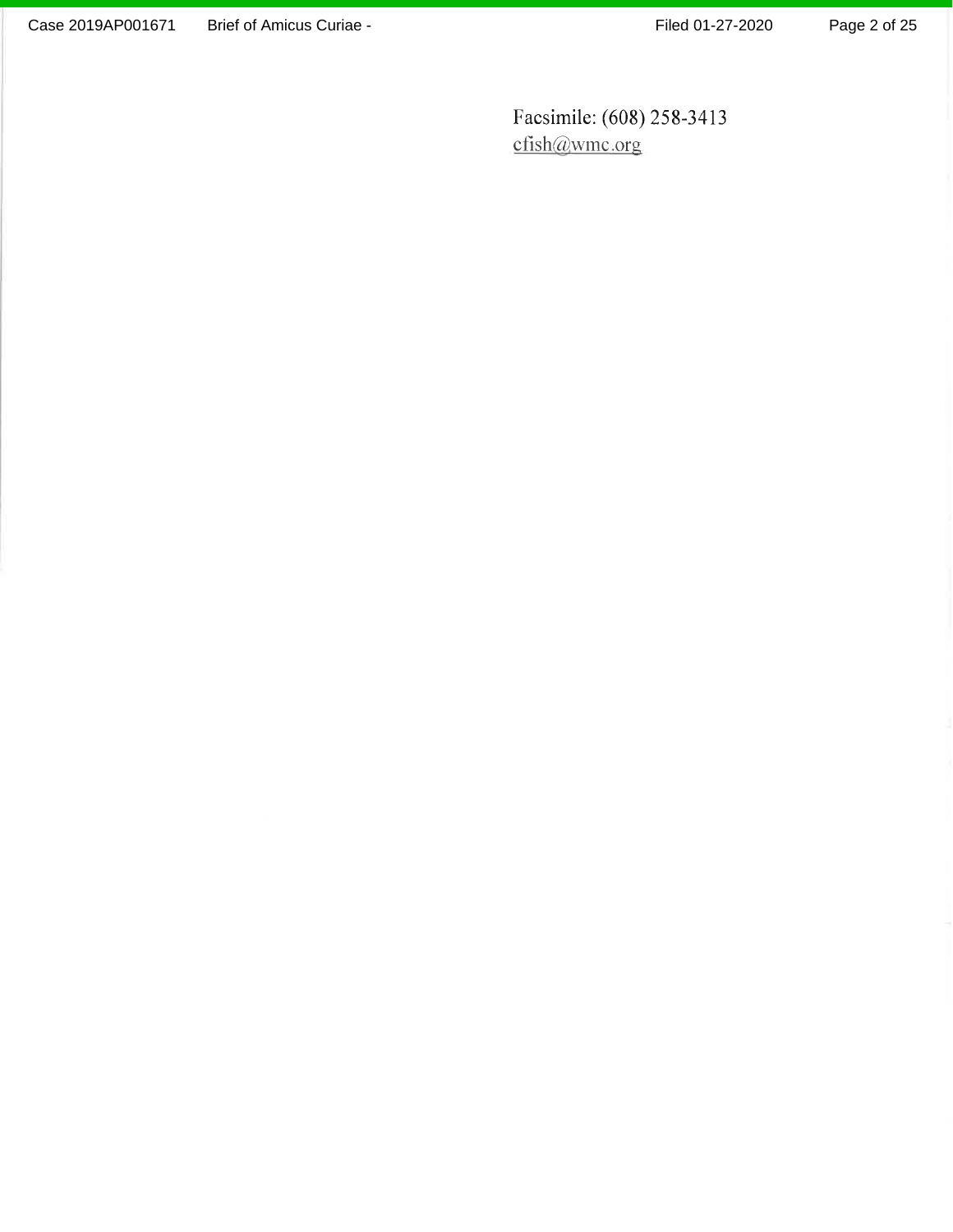# TABLE OF CONTENTS

| Page                                                                                                                                                                                                      |
|-----------------------------------------------------------------------------------------------------------------------------------------------------------------------------------------------------------|
|                                                                                                                                                                                                           |
|                                                                                                                                                                                                           |
|                                                                                                                                                                                                           |
|                                                                                                                                                                                                           |
| L.<br>LIRC Deviated From Established Precedent in the Application of                                                                                                                                      |
|                                                                                                                                                                                                           |
| B. Cree satisfied the substantial relationship test as expounded by                                                                                                                                       |
| II. LIRC's Deviation Creates a Significant Burden on Employers<br>Looking to Comply with Wisconsin's Fair Employment Law, Which<br>Is Directly Contrary to the Legislature's Intent and Wisconsin Court's |
| III. LIRC's Deviation Ignores Social Science Data Regarding the<br>Relationship Between Repeated Acts of Violence "in the Domestic<br>Context" and Physically Destructive Acts Against Property and       |
|                                                                                                                                                                                                           |
|                                                                                                                                                                                                           |
|                                                                                                                                                                                                           |
|                                                                                                                                                                                                           |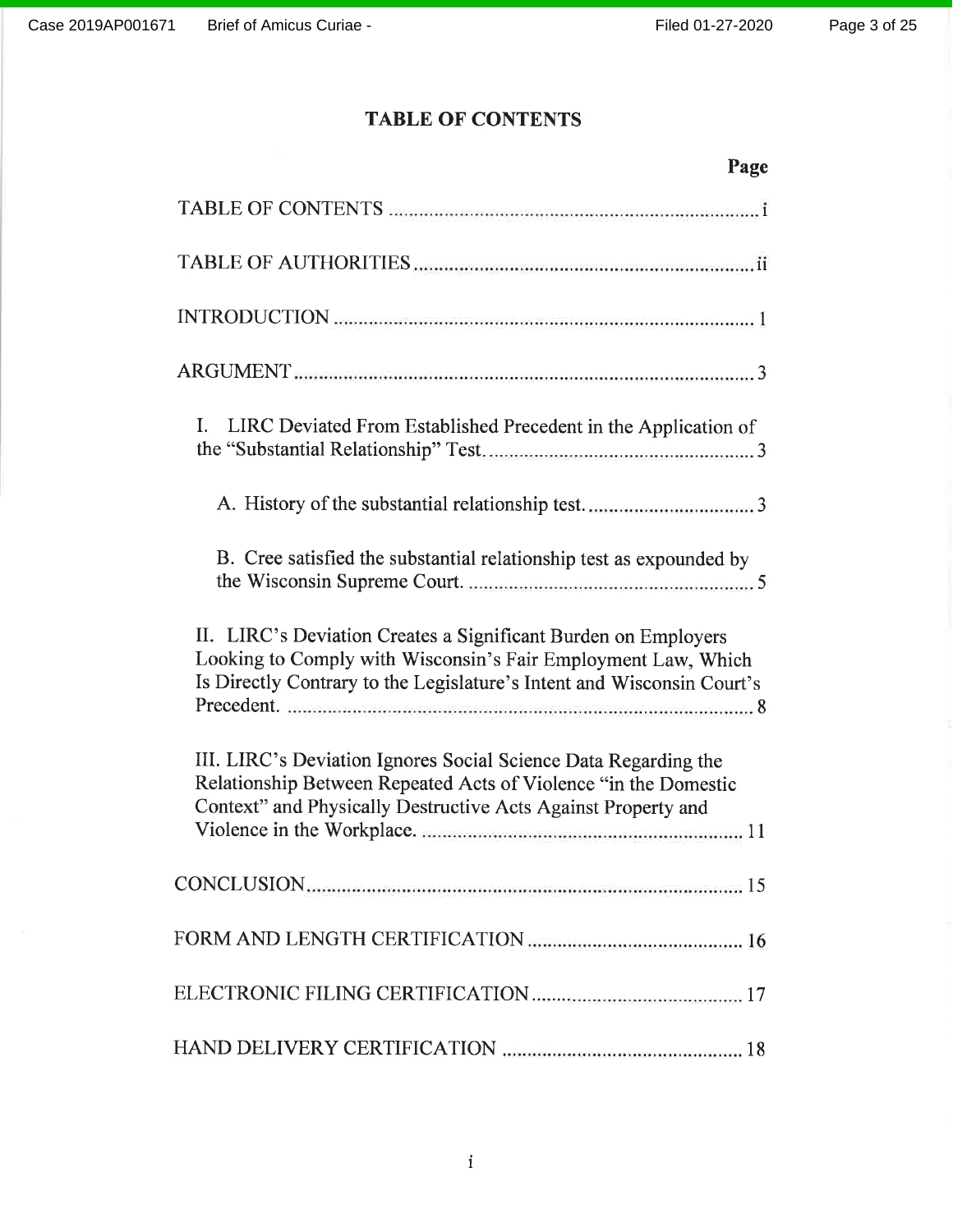Page

# TABLE OF AUTHORITIES

| <b>Cases</b>                                                        |
|---------------------------------------------------------------------|
| County of Milwaukee v. LIRC, 139 Wis. 2d. 805, 407 N.W.2d 908       |
|                                                                     |
| Law Enforcement Standards Board v. Lyndon Station, 101 Wis. 2d 472, |
|                                                                     |
| Palmer v. Cree, Inc., ERC Case No. CR201502651 (LIRC 12/3/2018)     |
|                                                                     |
| Weston v. ADM Milling Co., ERD Case No. CR 200300025 (LIRC          |
|                                                                     |
| <b>Statutes</b>                                                     |
|                                                                     |
|                                                                     |
|                                                                     |
|                                                                     |
|                                                                     |
|                                                                     |
|                                                                     |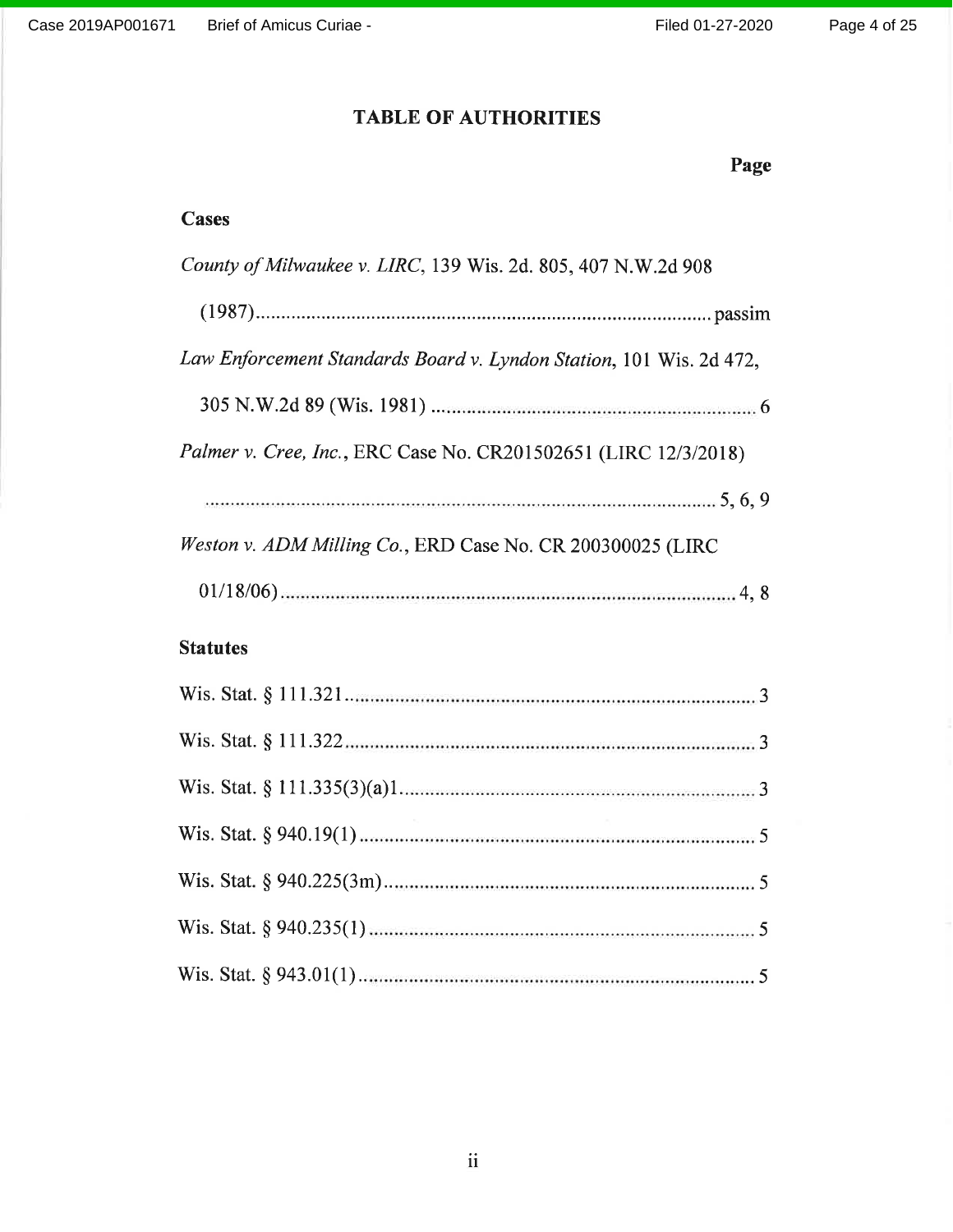# **Other Authorities**

| Caitlin Yilek, "Mother of Aurora gunman who murdered five coworkers   |
|-----------------------------------------------------------------------|
| says he was 'way too stressed out," washingtonexmainer.com, (Feb.     |
| 15, 2019), https://www.washingtonexaminer.com/news/mother-of-         |
| aurora-gunman-who-murdered-five-coworkers-says-he-was-way-too-        |
|                                                                       |
| Julian Barling, THE PREDICTION, EXPERIENCE, AND CONSEQUENCES OF       |
| WORKPLACE VIOLENCE, VIOLENCE ON THE JOB: IDENTIFYING RISKS            |
| AND DEVELOPING SOLUTIONS, 34 (G. R. VandenBos & E. Q. Bulatao,        |
|                                                                       |
| Mark Feffer, HR's Hard Challenge: When Employees Lack Soft Skills,    |
| SHRM.ORG, (Apr. 1, 2016), https://www.shrm.org/hr-today/news/hr-      |
|                                                                       |
| magazine/0416/pages/hrs-hard-challenge-when-employees-lack-soft-      |
|                                                                       |
| Mitchell Armentrout, Tom Schuba, and Luke Wilusz, "6 Dead in Aurora   |
| factory shooting; mom says gunman was laid off, 'stressed out,"       |
| Chicago.suntimes.com, (Feb. 15, 2019),                                |
| https://chicago.suntimes.com/2019/2/15/18314048/6-dead-in-aurora-     |
| factory-shooting-mom-says-gunman-was-laid-off-stressed-out  14        |
| Robert Siciliano, Workplace Violence: 12 Signs of a Dangerous Person, |
| AmericanExpress.com (Oct. 14, 2013),                                  |
| https://www.americanexpress.com/en-us/business/trends-and-            |

iii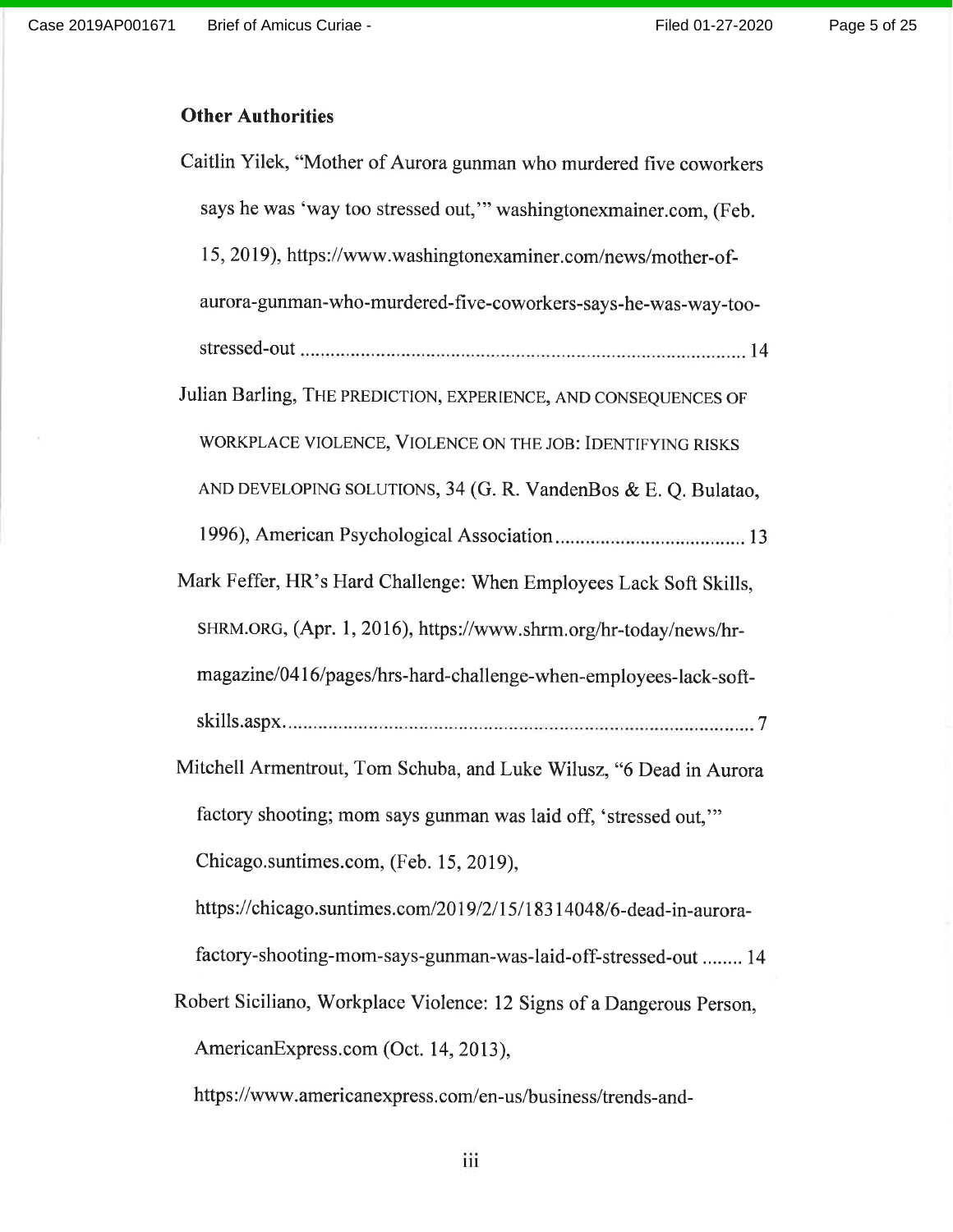$\mathbb{R}^2$ 

| insights/articles/workplace-violence-12-signs-of-a-dangerous-person/ |  |
|----------------------------------------------------------------------|--|
|                                                                      |  |
| Roy Maurer, When Domestic Violence Comes to Work, SHRM.org,          |  |
| https://www.shrm.org/resourcesandtools/hr-topics/risk-               |  |
| management/pages/domestic-violence-workplace-nfl-ray-rice.aspx       |  |
|                                                                      |  |

 $\widetilde{\Gamma\#}$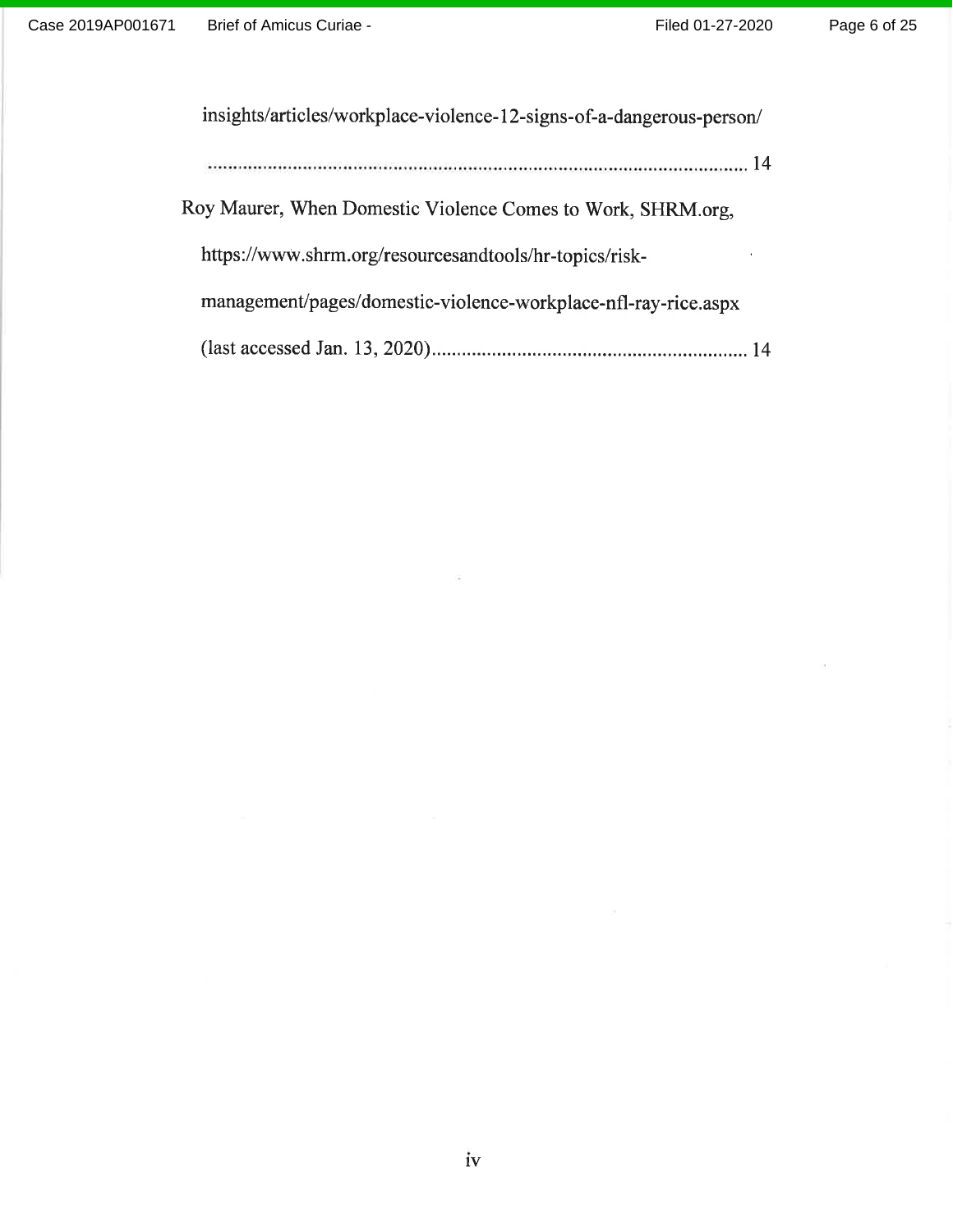#### INTRODUCTION

This case revolves around whether the Labor and Industry Review commission (LIRC) appropriately applied the substantial relationship test in an instance where an employer withdrew a conditional offer of employment once it came to light the applicant had a conviction history of physical violence, sexual violence, and property damage. LIRC deviated from wisconsin Supreme Court precedent to find that these violent crimes did not substantially relate to the job Mr. Palmer applied for because he only violated the physical and sexual autonomy of his past domestic partners and therefore was unlikely to commit similar crimes in the workplace.

LIRC's erroneous interpretation of the substantial relationship test forces employers to defend themselves against charges of conviction discrimination that are not found in the history surrounding the Wisconsin Fair Employment Act (WFEA). This additional burden on employers is concerning to Wisconsin Manufacturers and Commerce (WMC) as a representative of job creators across the state. What is equally disturbing is that in implementing this erroneous analysis LIRC articulated a fiction - that has become a bright line rule for the Commission - that domestic violence convictions will never substantially relate to a wide variety of commercial or manufacturing jobs. This bright line rule is contrary to social science research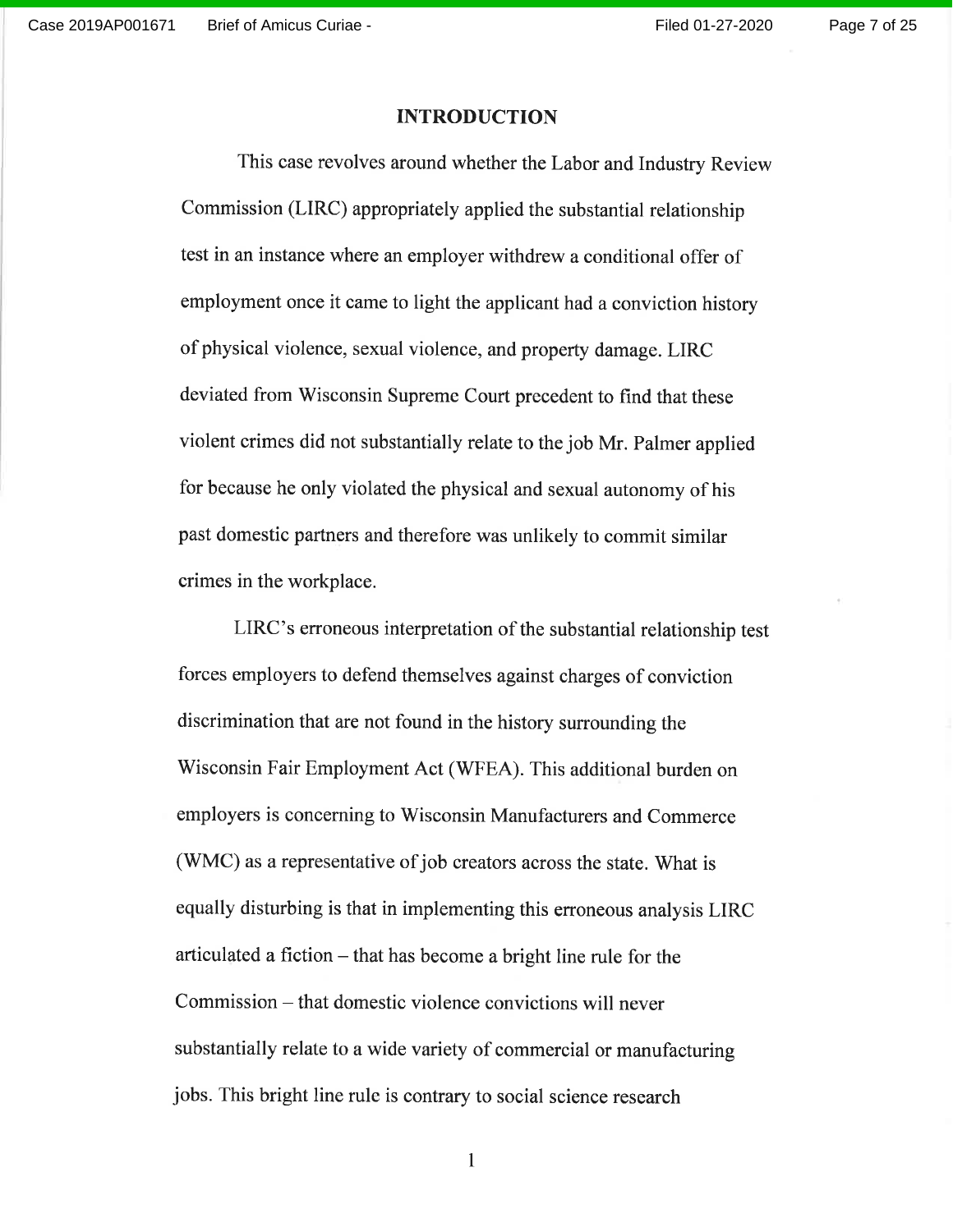Page 8 of 25

surrounding the issue of domestic abuse. It also places employers in the untenable position of choosing between putting themselves at risk of violating the WFEA or placing their employees and property at risk of injury and facing the moral and legal consequences of doing so.

As Wisconsin's chamber of commerce and manufacturers' association, WMC recognizes that maintaining the principles of certainty and practicality that surround the "substantial relationship" test is important to employers. More important is making sure employers can make the decisions necessary to keep their employees and property safe in an efhcient manner that is compliant with longstanding state law. If the Circuit Court's decision is reversed and LIRC's heightened substantial relationship test stands, it will damage Wisconsin's business climate and paralyze employers' hiring ability as they struggle to apply the burdensome new law.<sup>1</sup>

 $<sup>1</sup>$  Because this case is the first time an appellate court will weigh in on LIRC's</sup> "domestic context" rule, WMC respectfully requests that this case be published.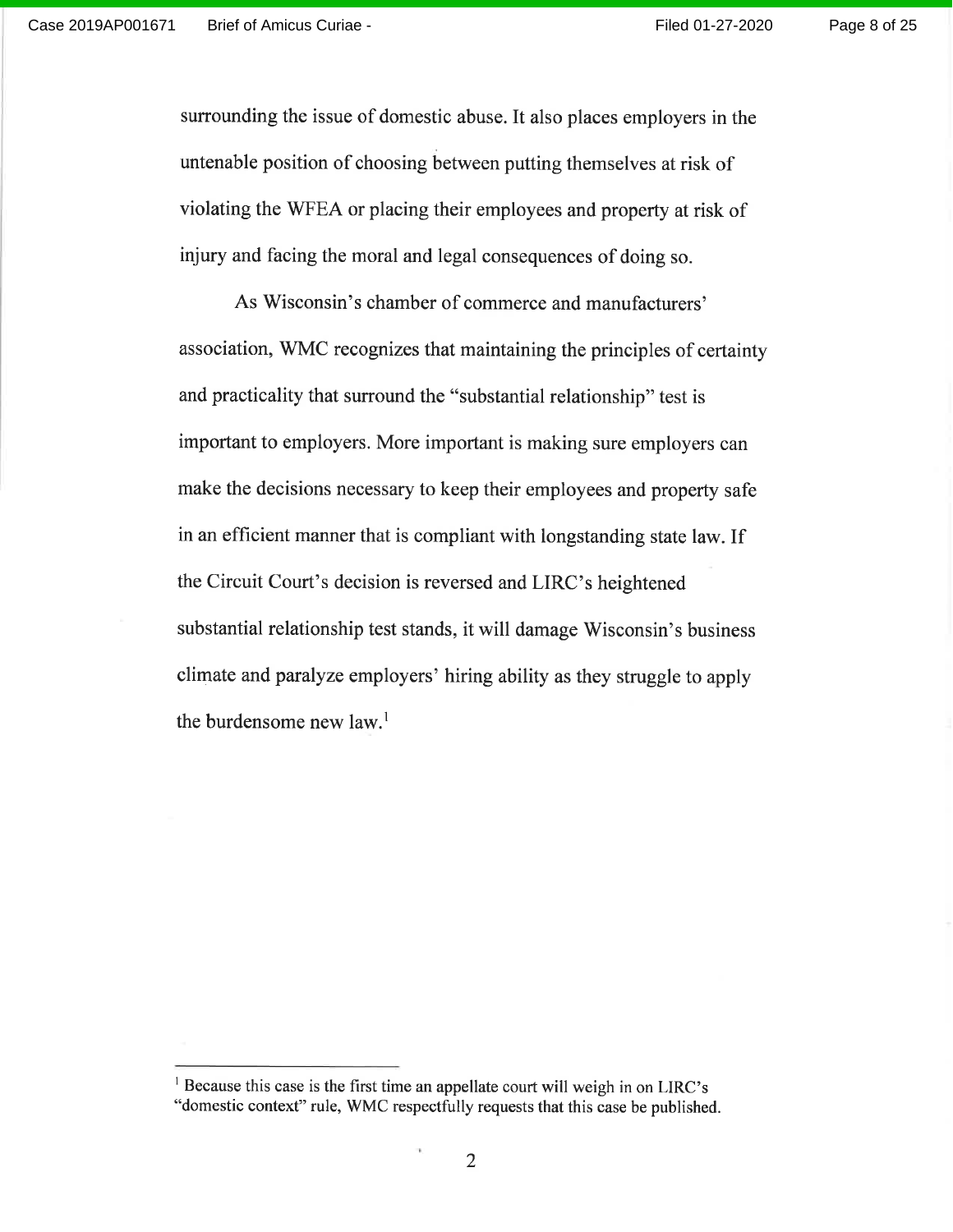#### ARGUMENT

#### I. LIRC Deviated From Established Precedent in the Application of the "Substantial Relationship" Test.

### A. History of the substantial relationship test.

The WFEA prohibits employment discrimination based on conviction record. Wis. Stat.  $\S 111.321 \& 111.322$ . The Legislature created an exemption to the WFEA prohibition on discrimination based on conviction record: "[I]t is not employment discrimination because of conviction record to refuse to employ any individual.. . convicted of any felony, misdemeanor, or other offense the circumstances of which substantially relate to the circumstances of the particular job or licensed activity." Wis. Stat.  $\S 111.335(3)(a)1$ .

The Wisconsin Supreme Court has interpreted this exemption as a balancing test to determine "when the risk of recidivism becomes too great to ask the citizenry to bear." County of Milwaukee v. LIRC, 139 Wis. 2d. 805, 823, 407 N.W.2d 908 (19S7). The rationale behind the exemption is to balance the rehabilitation of ex-offenders with protecting citizens from ex-offenders who are "placed in an employment situation offering temptations or opportunities for criminal activity similar to those present in the crimes for which he had been previously convicted,

a J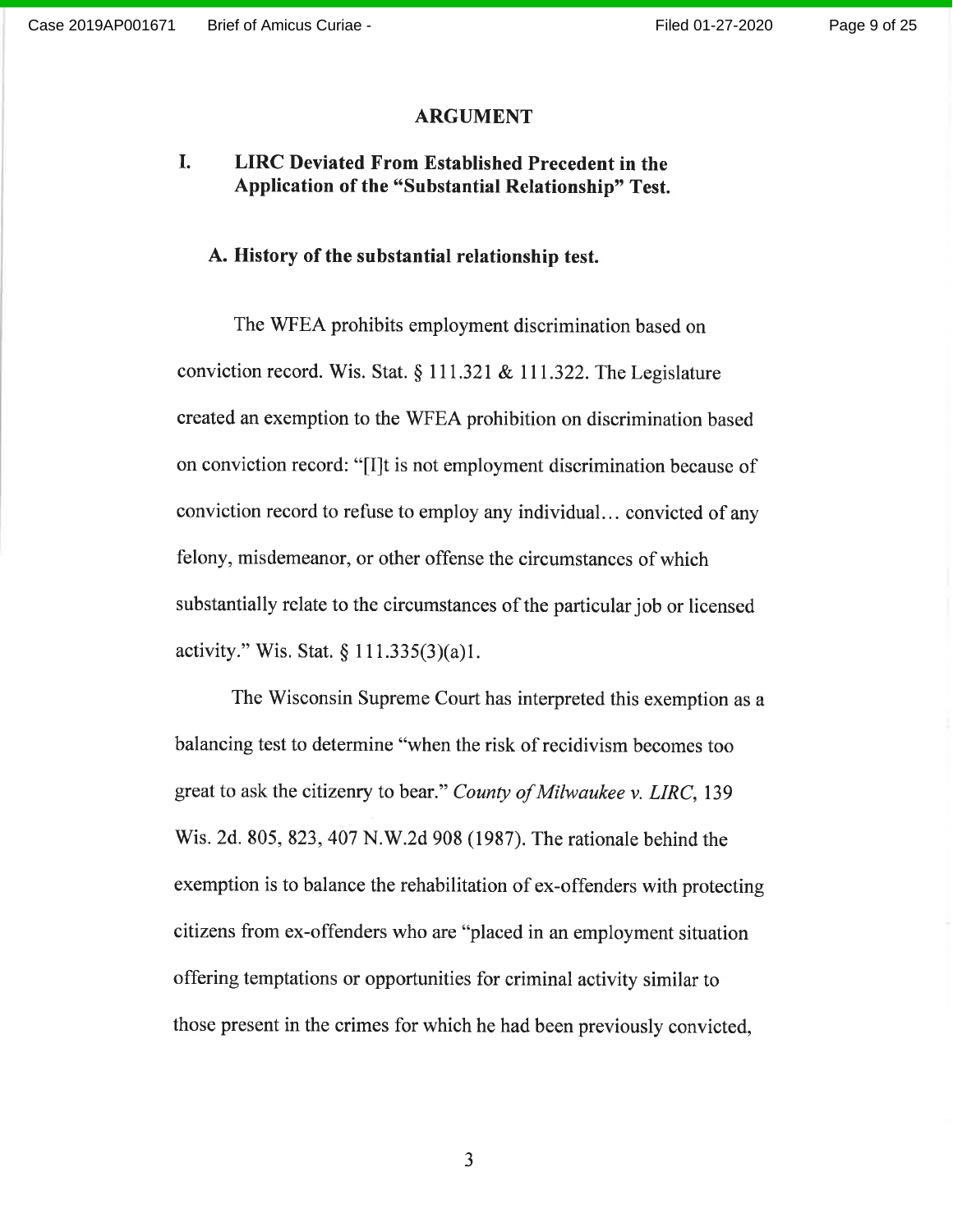will commit another similar crime." Milwaukee County, 139 Wis. 2d. at 82t.

Rather than a "detailed inquiry" into the "facts of the offense and the job," a court should assess "whether the tendencies and inclinations to behave a certain way in a particular context are likely to reappear later in a related context, based on the traits revealed." *Id.* at 823-24. The assessment should focus on the "circumstances which foster criminal activity" such as "the opportunity for criminal behavior" and "the reaction to responsibility." *Id.* at 824. Examining the elements of the offenses the ex-offender is convicted of "help elucidate the circumstances of the offense." Id. at 826.

Contrary to the Wisconsin Supreme Court's decision in Milwaukee County and the Commission's own precedent, $<sup>2</sup> LIRC$ </sup> deviated from the substantial relationship test and engaged in a detailed inquiry into the facts of the offense and job. The LIRC majority opinion not-so-subtly changes the standard from Milwaukee County from "when the circumstances, of the offense and the particular job, are substantially related," then "the risk becomes too great to ask the citizenry to bear," to "a finding of a substantial relationship requires a conclusion that a specific job provides an *unacceptably high risk* of recidivism for a

<sup>&</sup>lt;sup>2</sup> See Weston v. ADM Milling Co., ERD Case No. CR 200300025 (LIRC 01/18/06).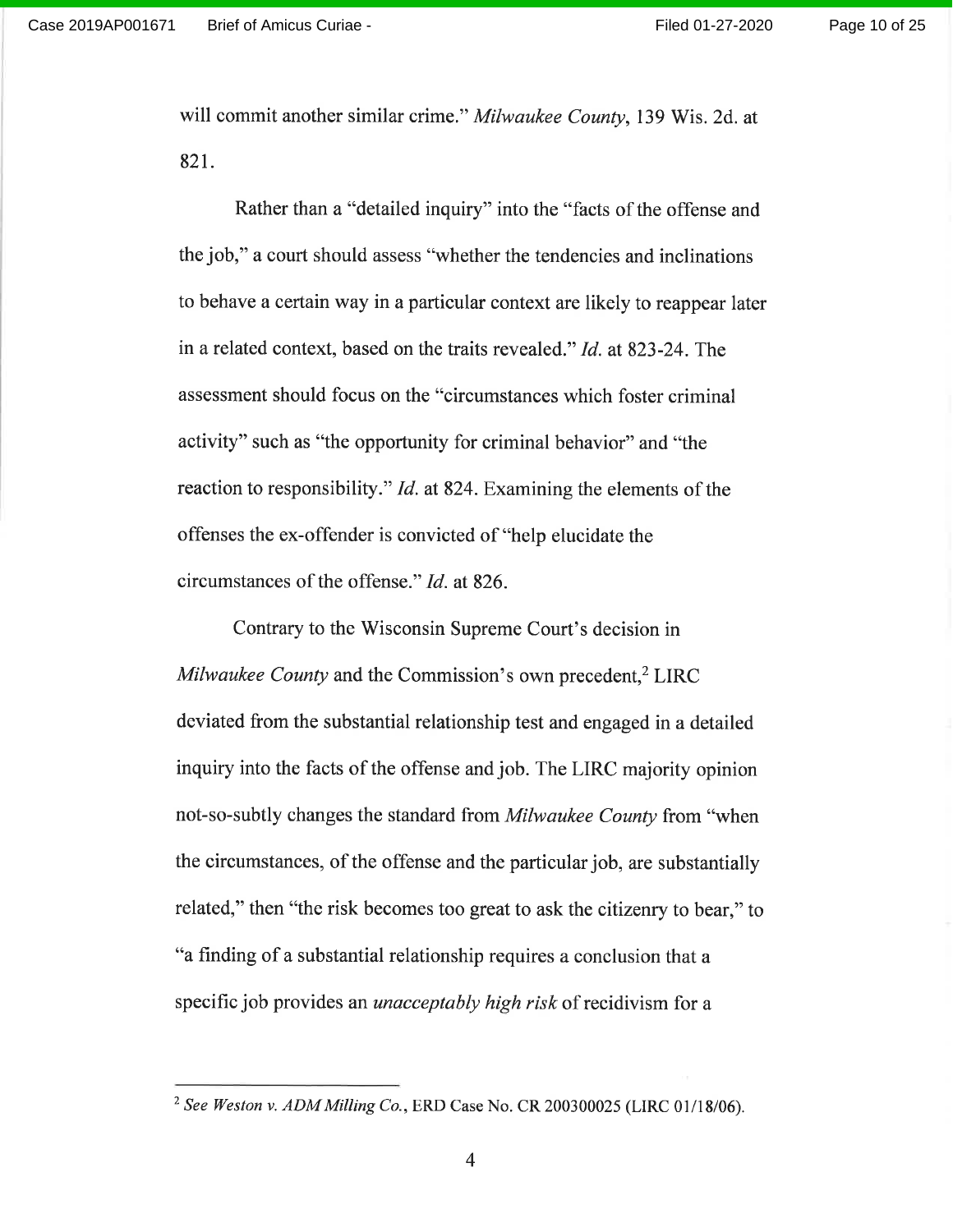particular employee." Milwaukee County, 139 Wis. 2d at 823; Palmer v. Cree, Inc., p. 7, ERC Case No. CR201502651 (LIRC 12/3/2018) (emphasis ours). This court should not give any credence to LIRC's deviation from Milwaukee County. Mr. Palmer's criminal convictions and the characteristics they show bear a substantial relationship with the circumstances of the particular job Mr. Palmer applied for at Cree, therefore the exemption applies.

### B. Cree satisfied the substantial relationship test as expounded by the Wisconsin Supreme Court.

There is a substantial relationship between Mr. Palmer's long criminal record, the traits this record evinces, and the circumstances of employment he sought with Cree. Most recently, Mr. Palmer was convicted of eight criminal offenses including two counts of strangulation and suffocation (Wis. Stat.  $\S$  940.235(1)), fourth degree sexual assault (Wis. Stat. § 940.225(3m)), four counts of battery (Wis. Stat. § 940.19(1)), and criminal damage to property (Wis. Stat. § 943.01(1). All of these convictions stem from a series of physically and sexually violent encounters with an ex-partner. (Cree Br. 4-5). These were not isolated events. Mr. Palmer has been convicted of physically violent crimes against two other previous partners. (Cree Br. 5-6).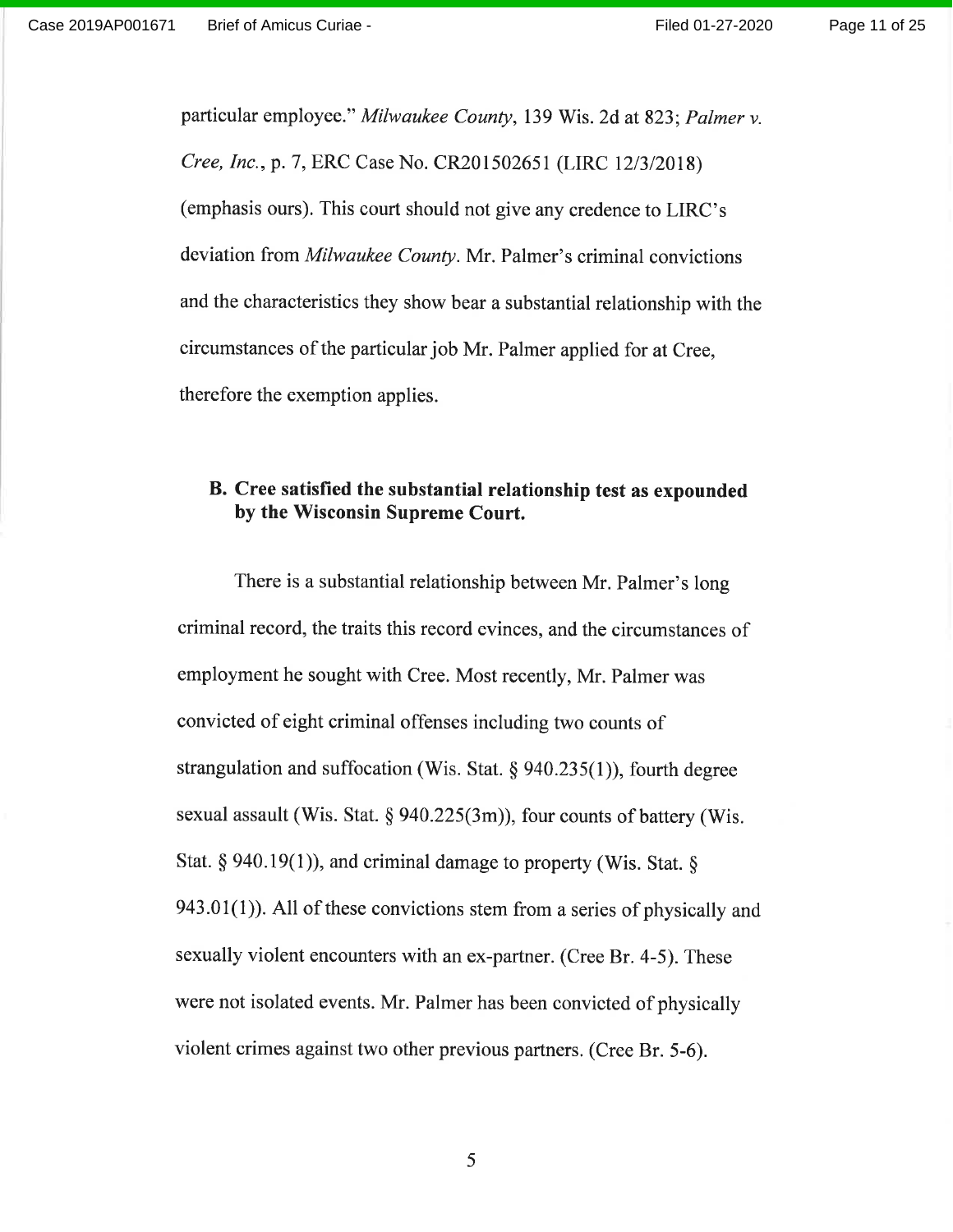Page 12 of 25

Despite this long conviction record, LIRC determined there was not a substantial relationship between the job Mr. Palmer applied for and his convictions because his previous victims were past romantic partners, This opinion is the latest in a series of what has become a bright line rule that crimes committed in the "domestic context" can almost never be related to any job. (Cree Br.12, n.5). LIRC's dive into the factual context of Mr. Palmer's convictions represents exactly the type of indepth factual inquiry that will paralyze employers making hiring decisions. Palmer v. Cree, Inc., p. 9-12, ERC Case No. CR201502651 (LIRC 12/3/2018). This is exactly the opposite of what the Legislature intended. Milwaukee County, 139 Wis. 2d at 826 ("Employers... should be able to proceed in their employment decisions in a confident, timely and informed way."); Law Enforcement Standards Board v. Lyndon Station, 101 Wis. 2d 472, 305 N.W.2d 89 (Wis. 1981) (Encouraging a common sense approach to applying the substantial relationship test).

The character traits<sup>3</sup> exhibited by Mr. Palmer's criminal convictions include:

- o Disregard for the health and safety of others, particularly women;
- o The use of violent force to obtain sexual gratification;

<sup>&</sup>lt;sup>3</sup> Mr. Palmer's attorneys attempt to muddy the inquiry by highlighting Mr. Palmer's educational record while incarcerated. (Palmer Initial 8r.26-28). However, this type of information is not at the core of the substantial relationship exception's inquiry and is exactly the fact intensive analysis the court sought to avoid in Milwaukee County.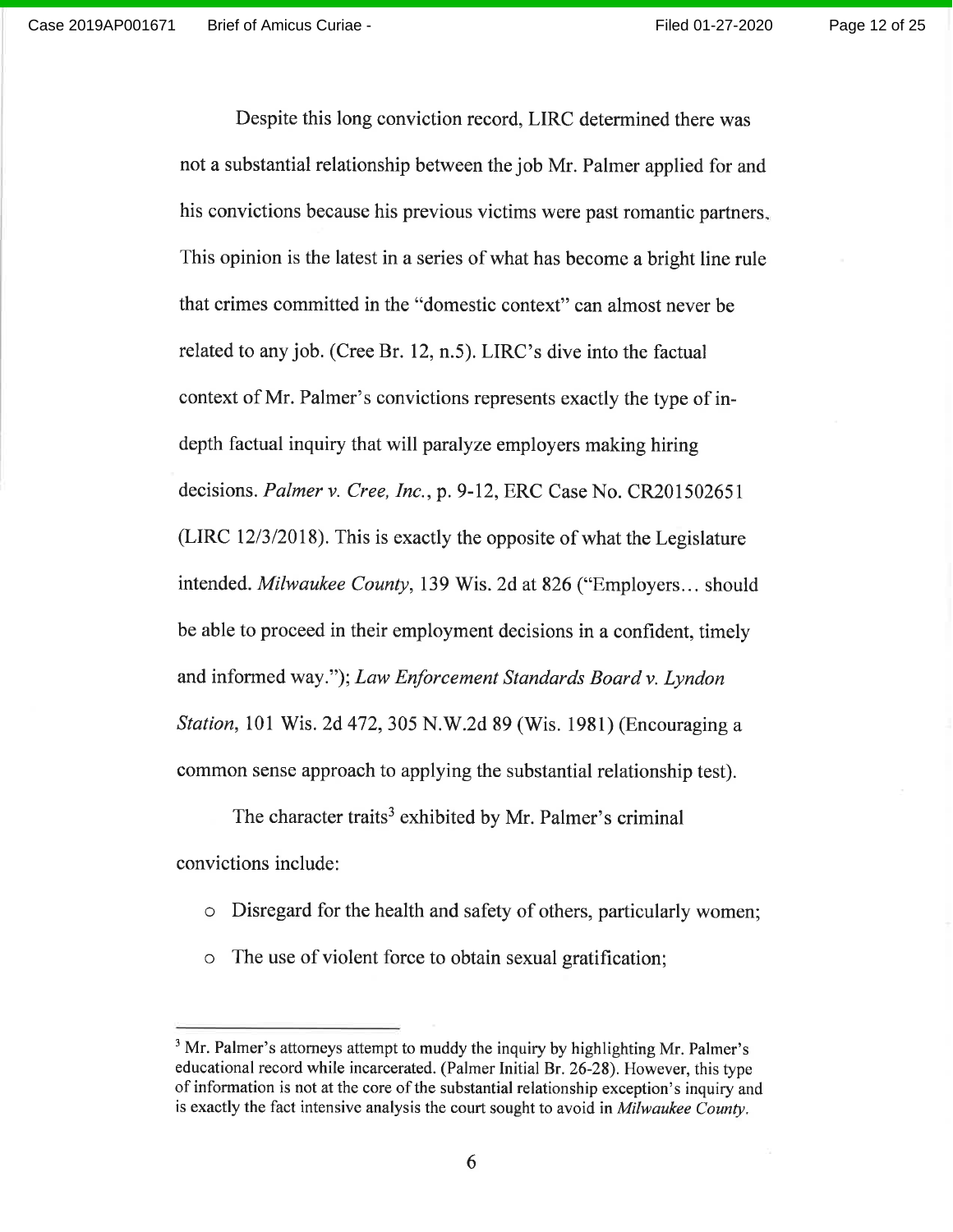- The use of violence to achieve power, control, or to solve  $\circ$ problems;
- o The inability to control anger, frustration, or other emotions;
- $\circ$  The lack of respect for authority, the community, and bodily autonomy
- o Lack of good judgment; and
- $\circ$  The disregard for the property rights of others.

(Cree 8r.23-24). Many employers would be deeply hesitant to hire an individual without a criminal conviction record who had these character traits because they may lack the "soft skills"<sup>4</sup> necessary to work with others in a safe and productive way.

The character traits evinced by Mr. Palmer's criminal convictions, combined with the potential job as a Lighting Schematic Layout Applications Specialist, create the circumstances for an opportunity to recidivate. The role Mr. Palmer applied for at Cree would provide him access to their 600,000 square foot Racine facility with many spaces where one could be unobserved by cameras or colleagues and where approximately half of their employees were women. The job itself would have required Mr. Palmer to work as a member of a team, would have

<sup>&</sup>lt;sup>4</sup> Mark Feffer, HR's Hard Challenge: When Employees Lack Soft Skills, SHRM.ORG, (Apr. 1, 2016), https://www.shrm.org/hr-today/news/hr-magazine/0416/pages/hrshard-challenge-when-employees-lack-soft-skills.aspx.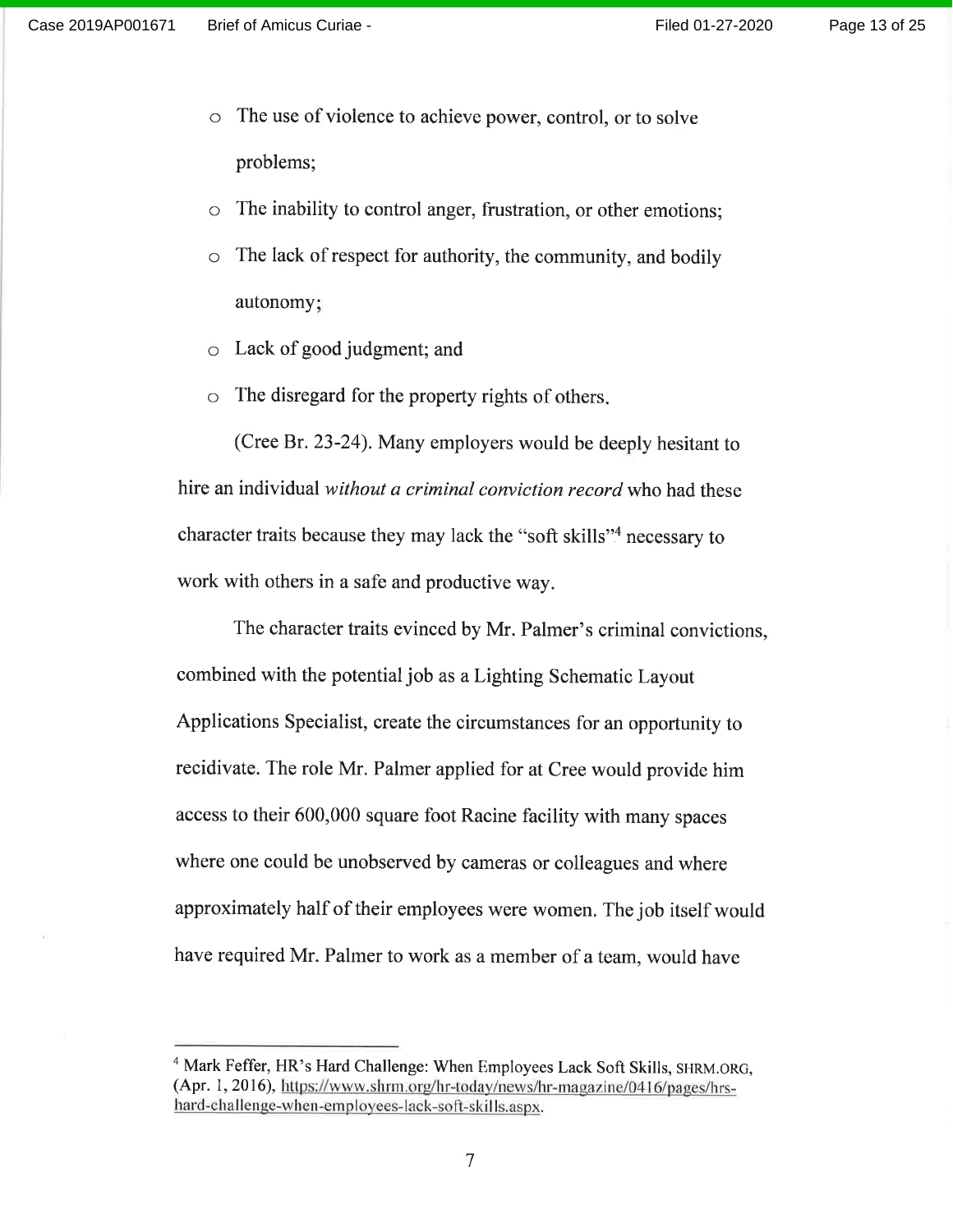involved face-to-face interaction with team members and customers, and would have involved off-site travel. Mr. Palmer would have had minimal supervision in this role.

LIRC has previously ruled in favor of an employer in a similar circumstance. In Weston, LIRC ruled it was not conviction discrimination when an ex-offender who had a history of sexual assault, battery, and theft was not hired for a job at a manufacturing facility with access to a large facility, little supervision, and in a role that required the ex-offender to work with colleagues. ERD Case No. CR 200300025 (LIRC 01/18/06). Similar to Weston, Cree's decision not to hire Mr. Palmer is not discrimination under current law. Through its erroneous decision, LIRC is breaking from the Supreme Court's practical test, which will paralyze employers' ability to hire with certainty.

#### LIRC's Deviation Creates a Significant Burden on Employers Looking to Comply with Wisconsin's Fair Employment Law, Which Is Directly Contrary to the Legislature's Intent and Wisconsin Court's Precedent. il.

LIRC's deviation from the substantial relationship test upends the practicality that is supposed to be infused in the test. The Wisconsin Supreme Court made clear the test is a practical one because employers need to be able to quickly use it when making employment decisions. Milwaukee County, 139 Wis. 2d at 826. The Court stated, "Employers...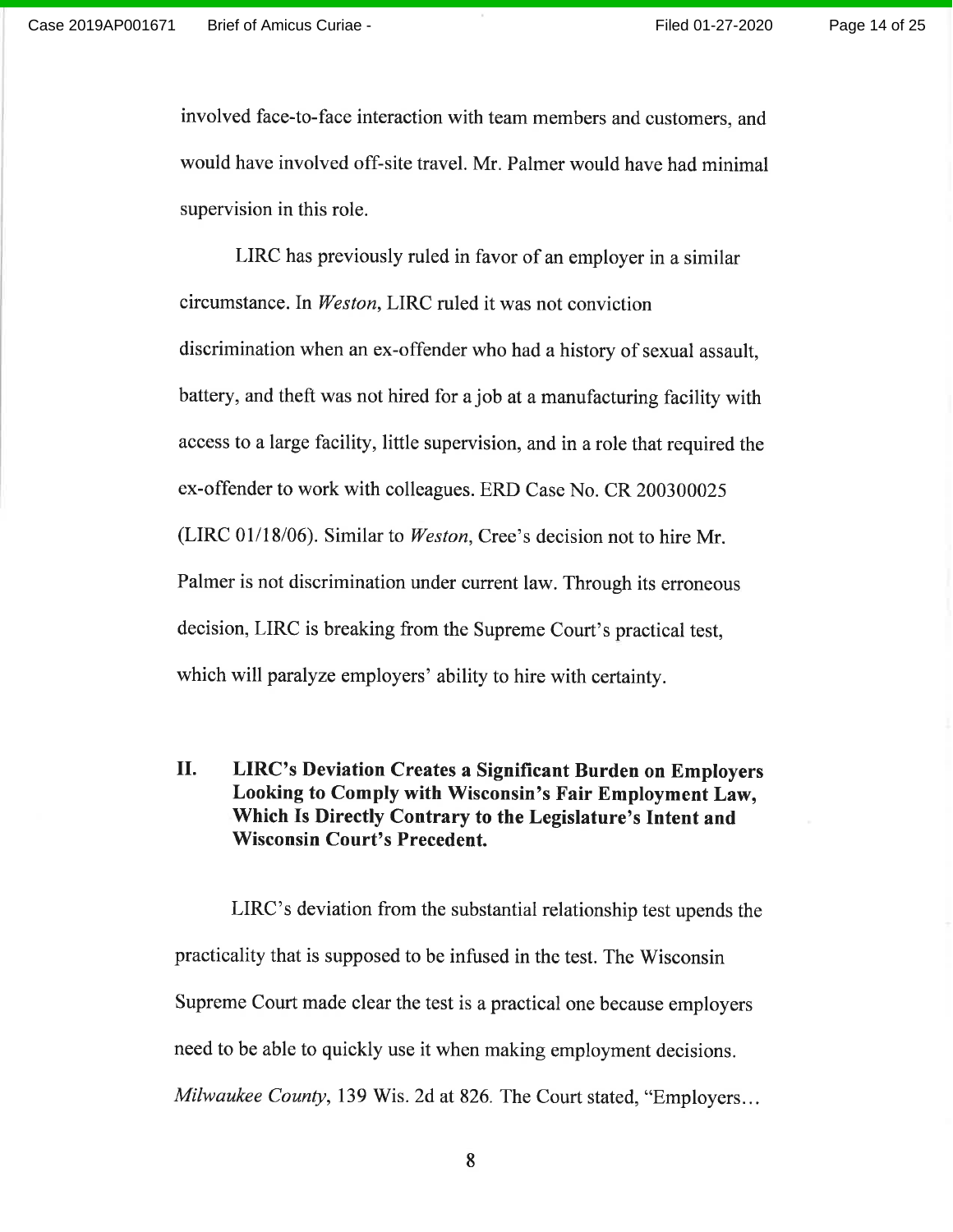Page 15 of 25

should be able to proceed in their employment decision in a confident, timely and informed way. The inquiry envisioned under the statute would enable the employers... to do this." Id. at 826-827 . While the inquiry envisioned under the statute may have allowed employers to make employment decisions with confidence, the inquiry as envisioned by LIRC does not.

Under LIRC's new incarnation of the test, the Commission dives into "additional factual information regarding the offense" and creates a new higher standard requiring a finding of "unacceptably high risk of recidivism from a particular employee." *Palmer v. Cree, Inc.*, p. 6-7, ERC Case No. CR201502651 (LIRC 12/3/2018). Such a standard necessarily would require an individualized and detailed inquiry into the individual's offenses, exactly what the Supreme Court did not want. Milwaukee County, 139 Wis. 2d. at 823-24, 827.

An individualized assessment would create uncertainty for employers who would have to both go through the time consuming and expensive process of analyzing the facts of every job applicant's criminal convictions, and then attempt to apply LIRC's subjective test to the job and the conviction history. Under LIRC's heightened standard, <sup>a</sup> more in-depth and costlier review is likely necessary. For many Wisconsin small businesses, this could be prohibitively expensive. Even with a costly review, the subjective nature of the test means that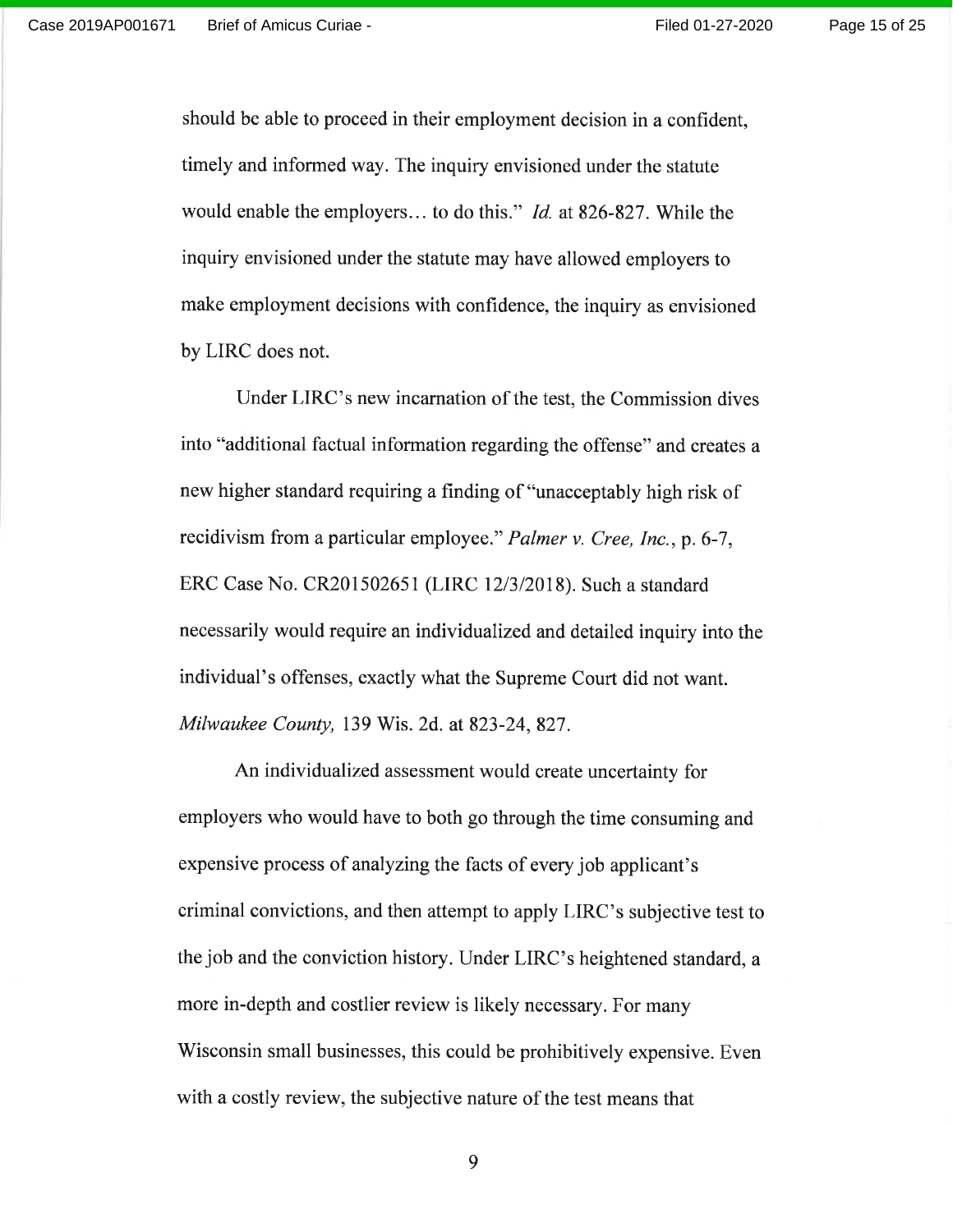Page 16 of 25

employers cannot be completely confident in the results. These employers would then be forced to risk running afoul of the WFEA or risk their businesses and the safety of their employees.

This creates a "damned if you do, damned if you don't" situation for employers because on one hand, they risk a conviction discrimination claim if they do not hire an ex-offender, and on the other they risk legal liability (negligent hiring and retention claims, among others) if the exoffender reoffends. An employer who knew upon hiring that an employee had a history of physical and sexual violence, of not controlling his emotions, and of not respecting authority and property may be an employer who created an unreasonable risk of injury or damage to a person or property by hiring that employee.

An employer juggling any or all of the concerns in this section is not an employer likely to be "proceeding in their employment decision in a confident, timely and informed way." Milwaukee County, 319 Wis. 2d at826. Rather, it is an employer incurring significant monetary costs to vet any serious job applicant with a criminal conviction record and despite that in-depth vetting may still face liability regardless of which path they choose. If LIRC wants a different substantial relationship test, the Commissioners can work with the Legislature to change the WFEA. Their unilateral imposition of a subjective and more demanding test degrades the rule of law and creates uncertainty, increases compliance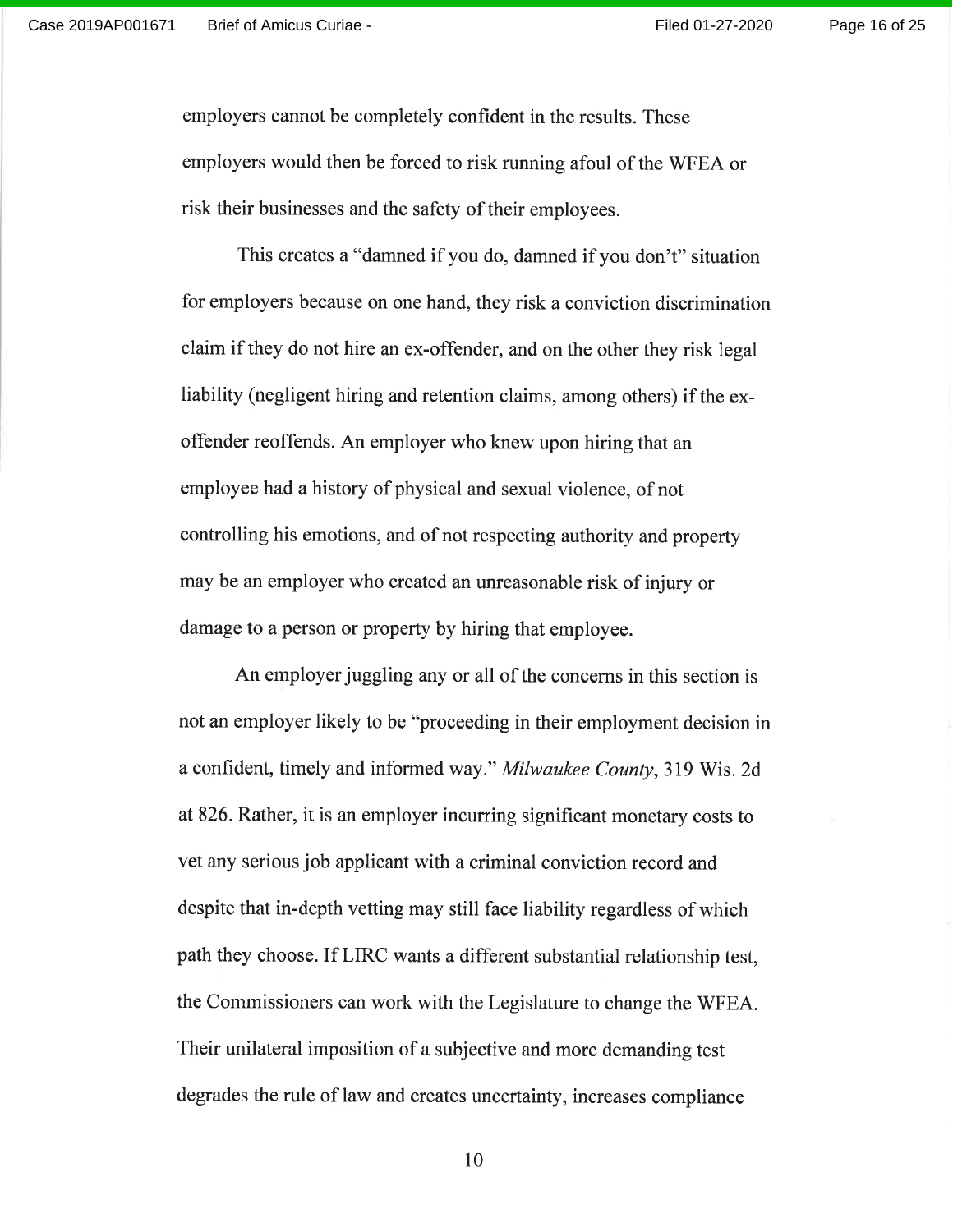costs, and legal liability for Wisconsin employers. Harming Wisconsin employers does not advance either of the dual purposes of this statutory scheme: rehabilitating ex-offenders through employment and protecting society from criminal acts.

### III. LIRC's Deviation Ignores Social Science Data Regarding the Relationship Between Repeated Acts of Violence "in the Domestic Context" and Physically Destructive Acts Against Property and Violence in the Workplace.

In Milwaukee County, the Wisconsin Supreme Court noted that employers should not be forced to assume the risks of repeat conduct by ex-offenders "whose conviction records show them to have the 'propensity' to commit similar crimes long recognized by courts, legislatures and social experience." Milwaukee County, 139 Wis. 2d at 823 (emphasis ours). Social experience, as laid out by Dr. Darald Hanusa's testimony in this case, scholarly articles, and the news media show that there is a direct relationship between repeated acts of physical and sexual violence against persons and the destruction of property in the domestic setting and the propensity to commit similar acts in the workplace. LIRC's creation of a bright line rule that physically and sexually violent crimes committed outside the workplace can never substantially relate to a job cuts against the very social experience the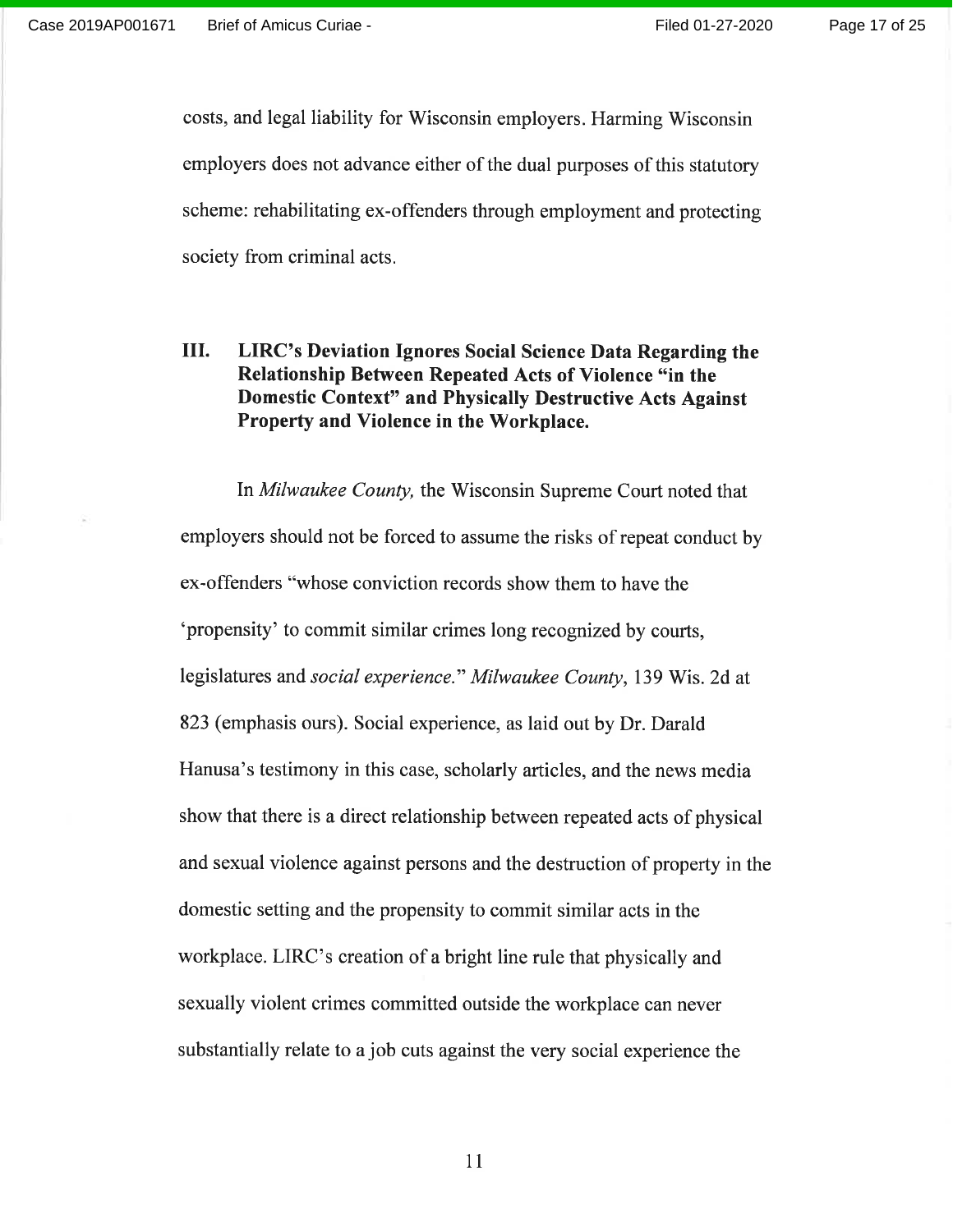Page 18 of 25

Court indicated should be relied upon when weighing competing interests

Cree showed during the hearing before the Equal Rights Division that LIRC's division between domestic violence and workplace violence is arbitrary. Dr. Darald Hanusa - a board-certified and licensed clinical social worker who specializes in treating male perpetrators of domestic violence - testified there is "absolutely" a connection between generalized violence and workplace violence. (Tr. p. 183-186, 188). He further stated that there is a "direct" relationship between using violence outside the workplace and being willing to use violence at the workplace. (T.p. 190-91). Dr. Hanusa also noted that men with <sup>a</sup> criminal history of "extremely severe violence" like Mr. Palmer present a risk in the workplace "because they're willing to go that far to make their point." (Tr. p. 199-200). They use violence as a way to assert power and control. (Tr. p. 200) Further, past acts of violence  $-$  i.e. Mr. Palmer's conviction history - are the best predictor of future violence. (Tr. p. 202).

Relevant literature agrees. For example, a literature review on predicting workplace violence found that violence against family members was a "substantial predictor" of aggression against coworkers. Julian Barling, THE PREDICTION, EXPERIENCE, AND CONSEQUENCES OF WORKPLACE VIOLENCE, VIOLENCE ON THE JOB: IDENTIFYING RISKS AND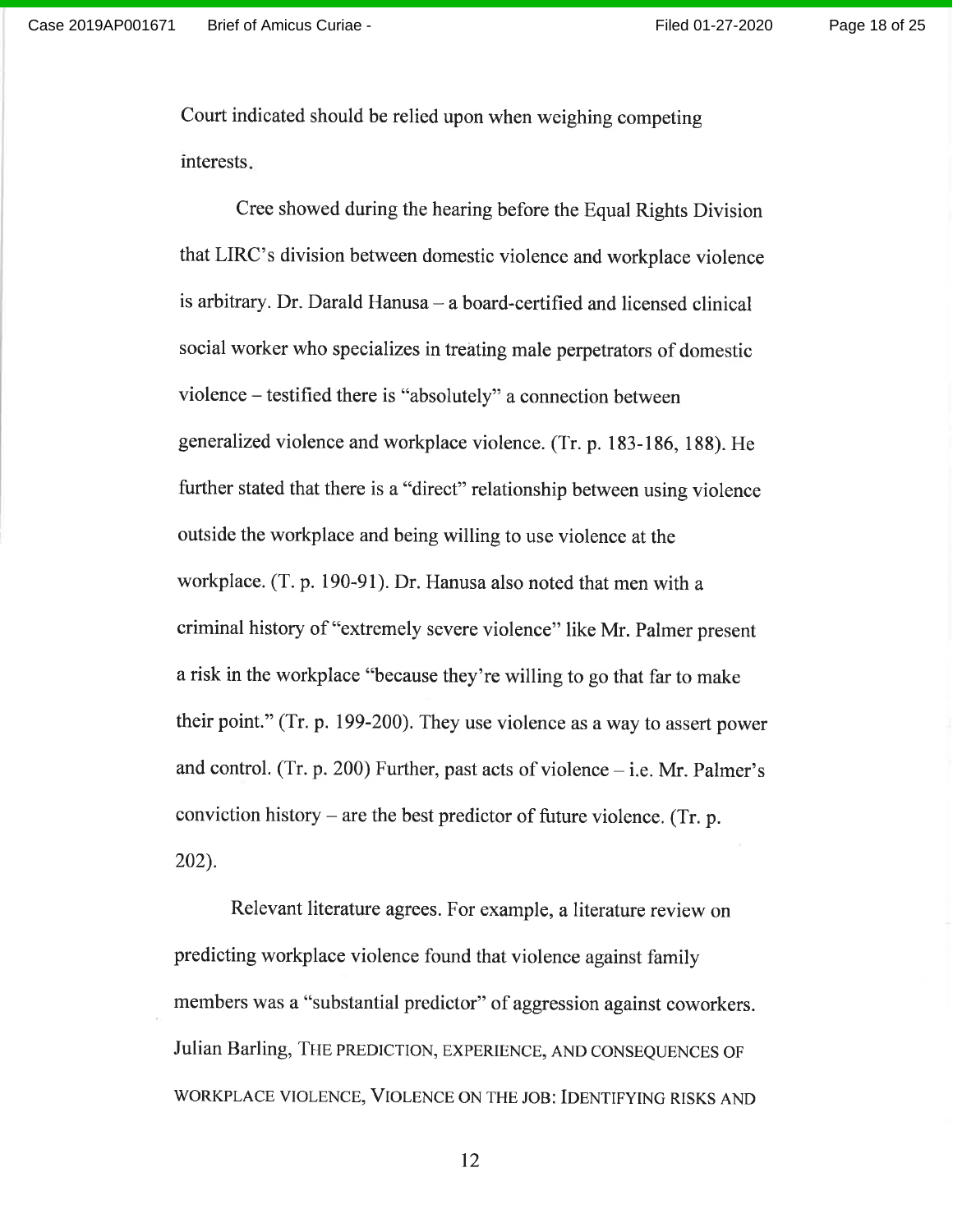DEVELOPING SOLUTIONS, 34 (G. R. VandenBos & E. Q. Bulatao, 1996), American Psychological Association. The author doubled down stating, "An individual's past history of aggression in general will predict violence in the workplace." *Id*. The science is clear: acts of violence "in the domestic context" like Mr. Palmer's are good predictors of violence in the workplace and therefore LIRC's delineation between workplace and domestic violence is unwarranted.

The consequences of workplace violence for employers and employees are many. These include negative mood, cognitive distraction, and fear of violence among employees. Id. at 39-41. These "direct outcomes" from workplace violence can lead to "indirect outcomes," which include negative "organizational functioning." Id. at 43-44. These consequences do not include the actual injury and property damage itself. Creating a public safety risk and negatively impacting business productivity is exactly what the *Milwaukee County* Court attempted to avoid. 139 Wis. 2d.823-24.

The media is full of instances of employees with prior violence conviction histories committing violence in the workplace. For example, early last year, an employee of Henry Platt Company shot and killed five co-workers upon finding out he would be terminated.<sup>5</sup> The shooter had a

<sup>&</sup>lt;sup>5</sup> Caitlin Yilek, "Mother of Aurora gunman who murdered five coworkers says he was 'way too stressed out," washingtonexmainer.com, (Feb. 15, 2019),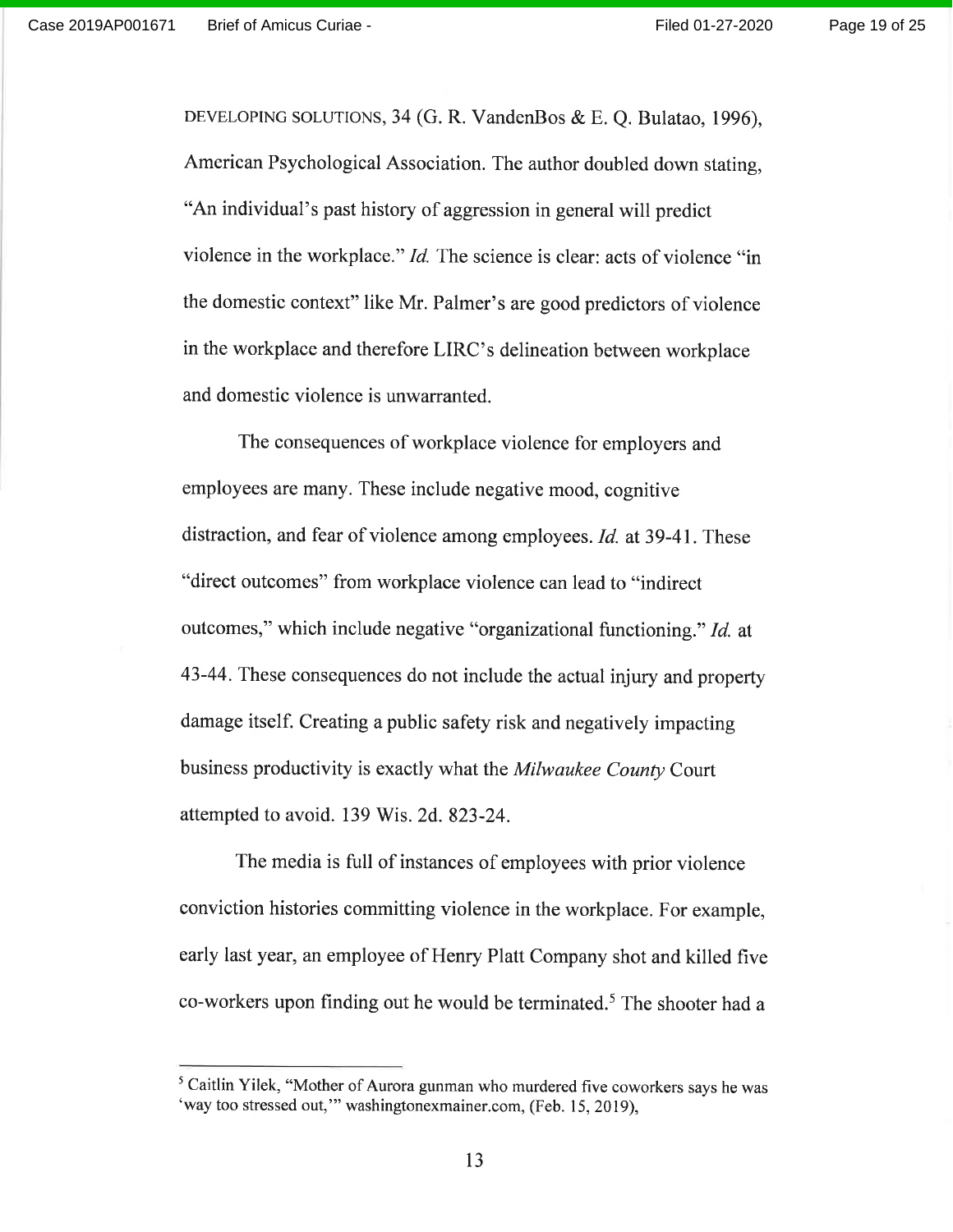Page 20 of 25

previous conviction record that included felony aggravated assault among other domestic violence charges. *Id.* In instances similar to this, business security literature encourages employers to know the "profile" of perpetrators of workplace violence and have policies in place to protect their employees and property.<sup>6</sup> In this case, Cree did their due diligence and made an employment decision in compliance with the law to protect their employees and property.

To allow LIRC to muddy the legal standard and to further the fiction that repeated acts of domestic violence are not substantially related to any employment will make it harder for employers to comply with the law and have public safety and business consequences for employers and their employees. Both of these actions cut against the practicality and certainty the wisconsin Supreme court discussed in Milwaukee County.

https://www.washingtonexaminer.com/news/mother-of-aurora-gunman-whomurdered-five-coworkers-says-he-was-way-too-stressed-out; Mitchell Armentrout, Tom Schuba, and Luke Wilusz, "6 Dead in Aurora factory shooting; mom says gunman was laid off, 'stressed out,"'Chicago.suntimes.com, (Feb. 15,2019), https://chicago.suntimes.com/2019/2/15/18314048/6-dead-in-aurora-factory-shootingmom-says-gunman-was-laid-off-stressed-out.

<sup>&</sup>lt;sup>6</sup> Robert Siciliano, Workplace Violence: 12 Signs of a Dangerous Person, AmericanExpress.com (Oct. 14, 2013), https://www.americanexpress.com/enus/business/trends-and-insights/articles/workplace-violence-12-signs-of-a-dangerousperson/; Roy Maurer, When Domestic Violence Comes to Work, SHRM.org, https://www.shrm.org/resourcesandtools/hr-topics/risk-management/pages/domesticviolence-workplace-nfl-ray-rice. aspx (last accessed Jan. 13, 2020).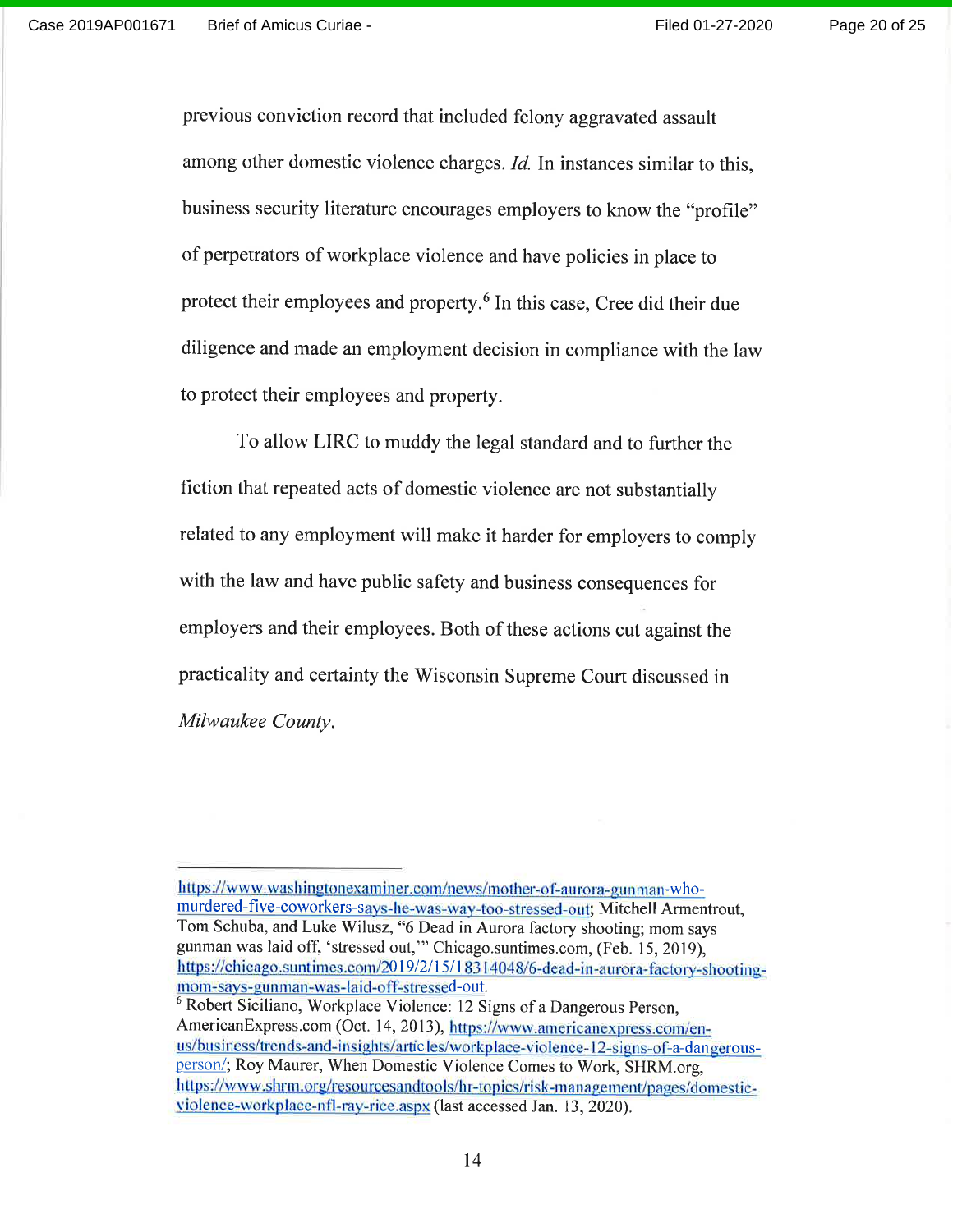#### **CONCLUSION**

For the foregoing reasons the substantial relationship test has been satisfied in this case. A contrary finding would make workplaces less safe, paralyze employer hiring decisions, create more litigation, and open up job creators to more liability. WMC respectfully requests the Court to reverse LIRC, dismiss Mr. Palmer's claims, and enter judgment in favor of Cree.

Respectfully submitted this 27th day of January,2020

WISCONSIN MANUFACTURERS AND COMMERCE

By:

Corydob<sup>/</sup>J. Fish

Bar ID # 1095274 501 E. Washington Ave. Madison, WI 53703 Telephone: (608) 661-6935 Facsimile: (608) 258-3413 cfish@wmc.org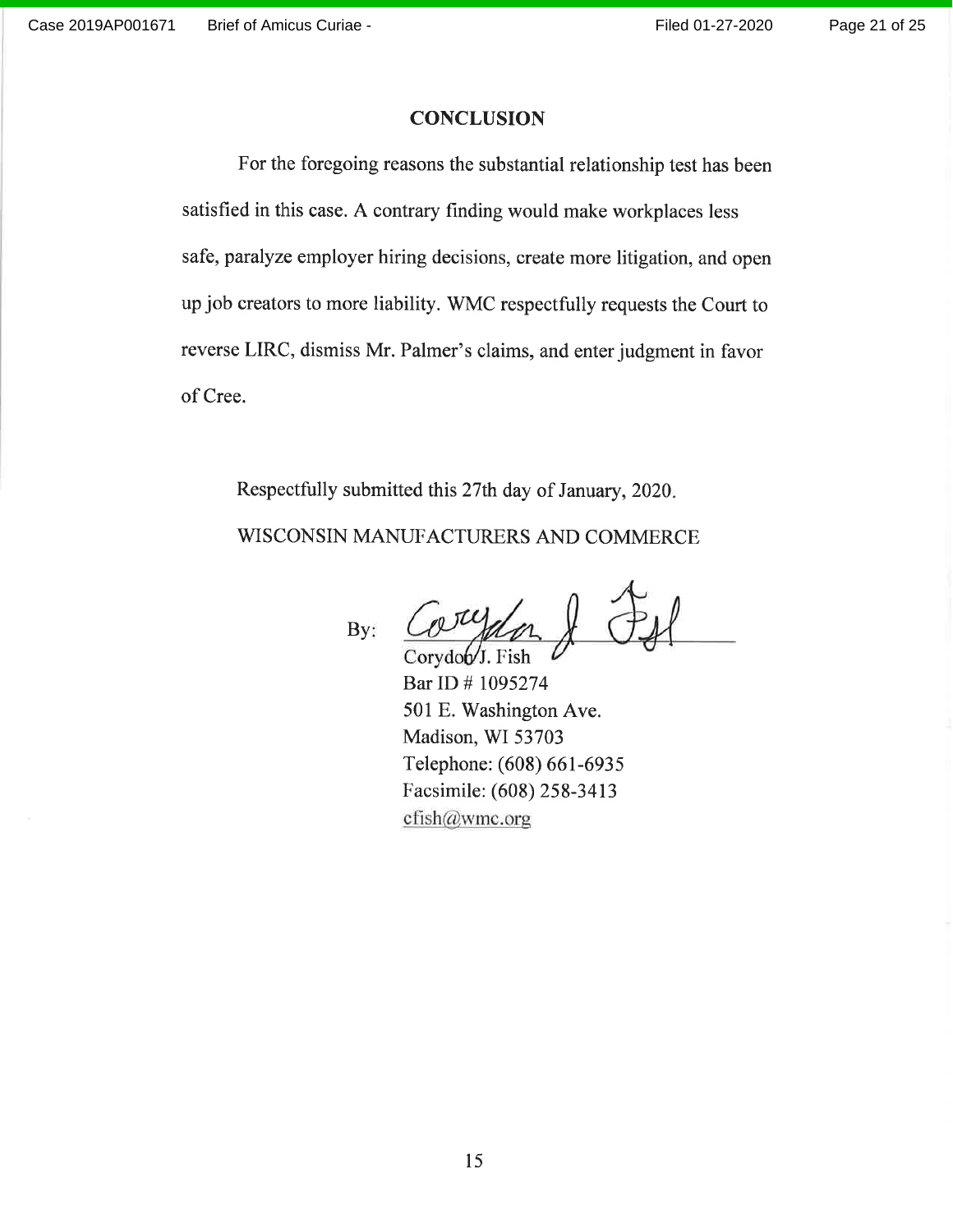### FORM AND LENGTH CERTIFICATION

I hereby certify that this brief conforms to the rules contained in Wisconsin Statutes  $\S\S 809.19(8)(b)$  and (c) for a brief produced with a proportional serif font. The length of this brief is 2,962 words.

Dated this 27th day of January, 2020.

By: Carydon & PS

Corydon J. Fish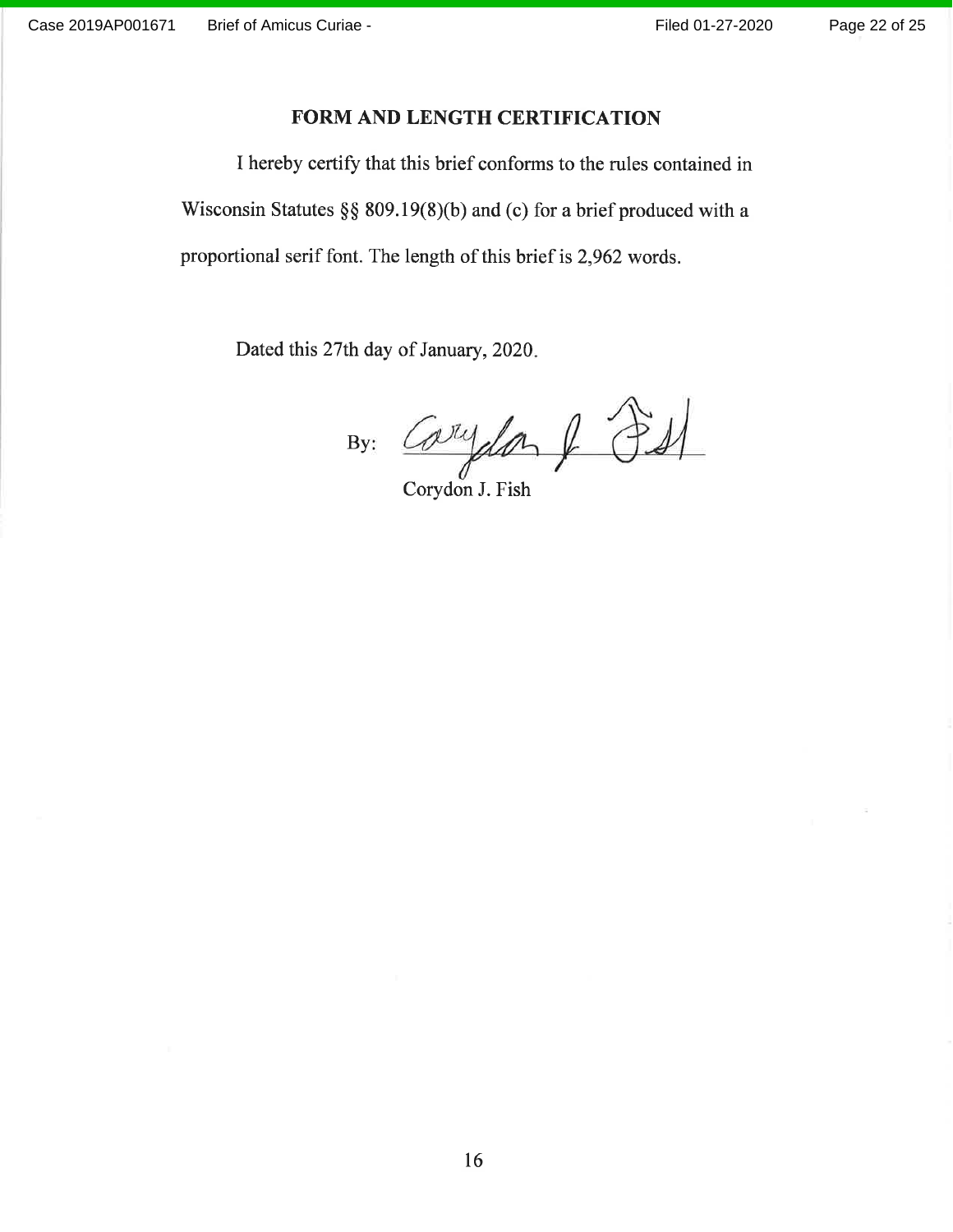### ELECTRONIC FILING CERTIFICATION

I hereby certify that I have submitted electronic copies of this brief that complies with the requirements of Wisconsin Statutes §§  $809.19(12)$  and (13). I further certify that the electronic copies are identical in content and format to the printed form of the brief filed as of this date. A copy of this certificate has been served with the paper copies of the brief and filed with the Court and served on all opposing parties

Dated this 27th day of January, 2020.

By:  $CovYd$   $\rightarrow$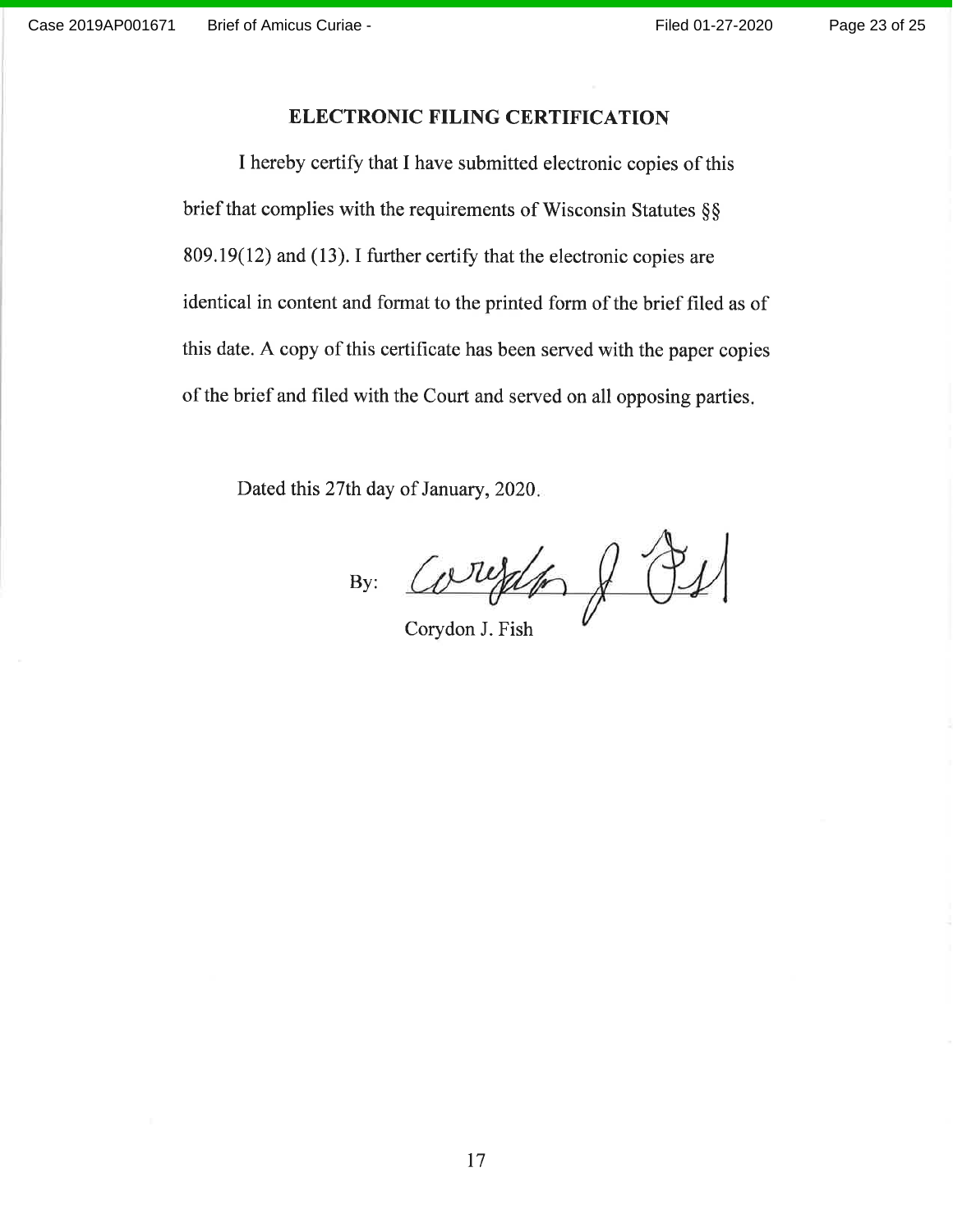### HAND DELIVERY CERTIFICATION

I hereby certify that on January 27th,2020, this brief was handdelivered to the Clerk of the Supreme Court. I further certify that brief was correctly addressed.

Dated this 27th day of January, 2020.

By: Corydan & Pf